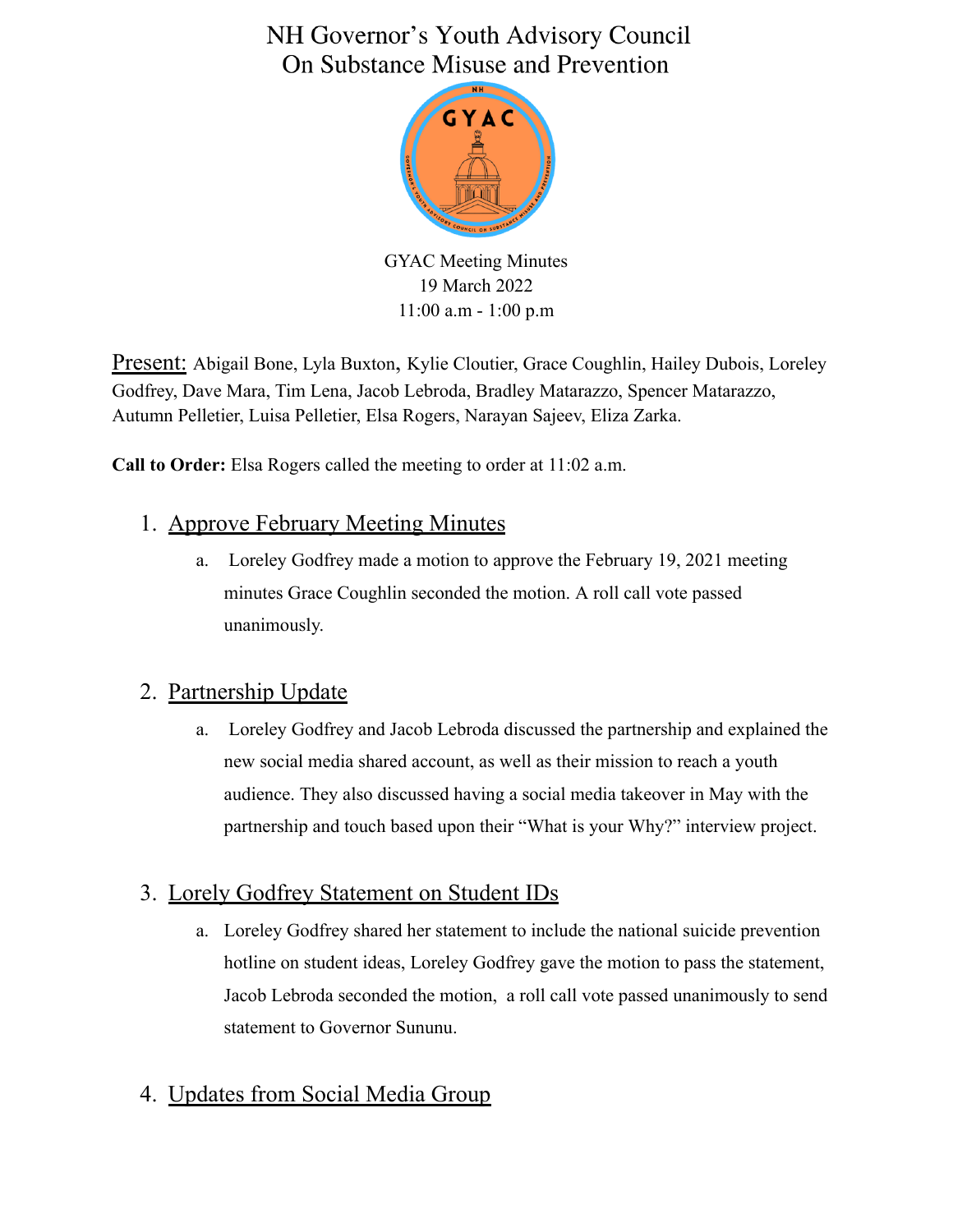# NH Governor's Youth Advisory Council On Substance Misuse and Prevention



a. Discussed posts for Drug and Alcohol Facts weeks and the set up of member bio posts.

### 5. Recruitment Plan

- a. Create fliers to hang at schools, QR codes?
- b. Outreach for contact/newspaper sources. (reach northern part of NH) Get email chains.

### 6. Outreach Group

- a. Coordinate committee to show GYACs progress and partnerships, spread awareness/get names out there.
- b. Fundraise at events for a cause, discussion about creating booths. (Get stickers, palm cards made)

## 7. Live Free Recovery Consultants Presentation

- a. Presentation on the Live Free Recovery Consultants program regarding adolescent recovery support located in Newton NH. Explained their program and support system, as well as their montour system.
- b. Discussed focus upon how to spread awareness to youth and get them involved.

## 8. Annual Report Discussion

- a. Discussed adding community outreach in plans to the future.
- b. Narayan Sajeev gave the motion to approve the report, Lyla Buxton seconded the motion, a roll call vote passed unanimously.

## 9. Updates from Eliza Zarka